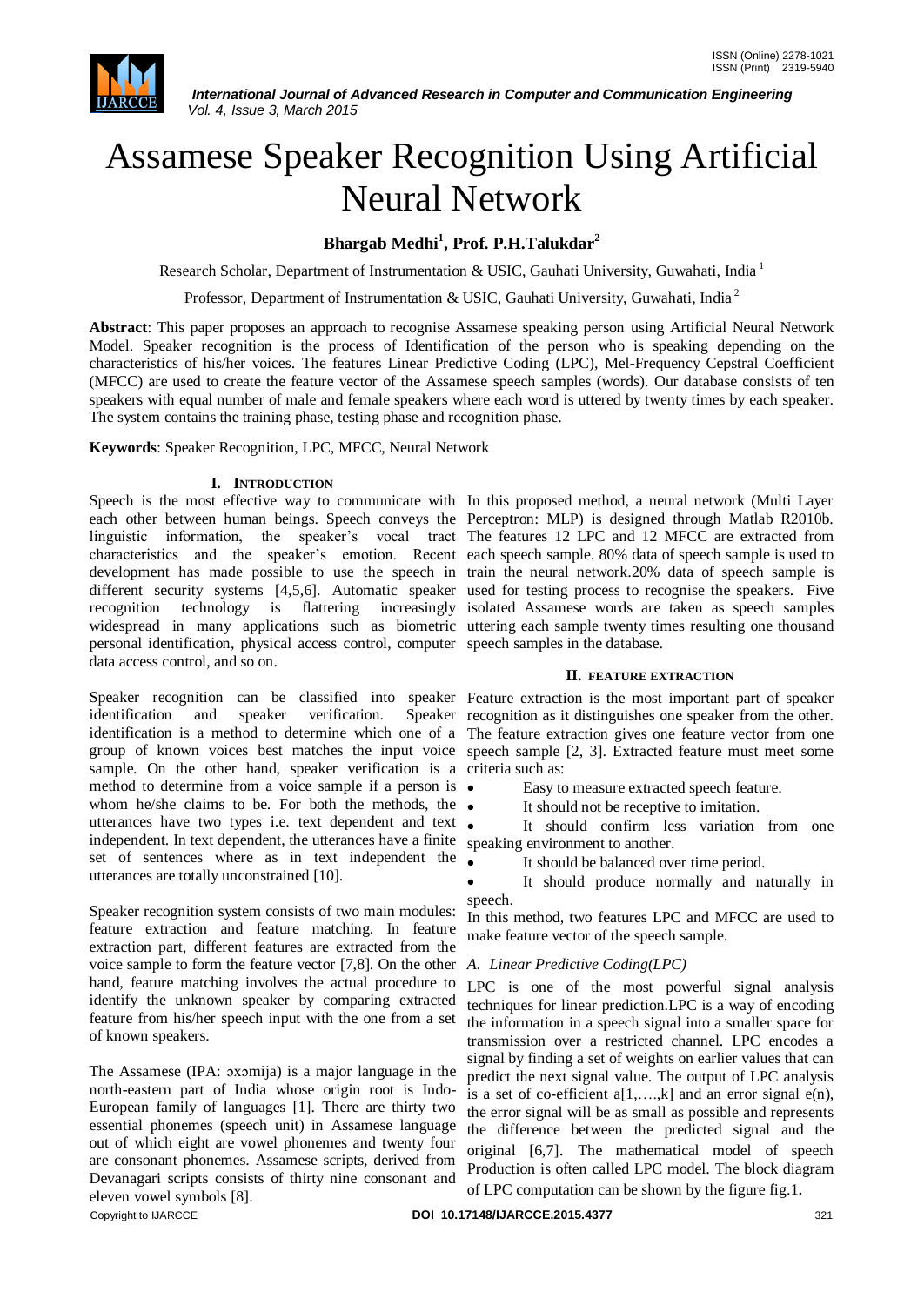



Fig. 1 Block diagram of LPC

#### *a) Pre-emphasis*

The speech signal which is digitized has a high dynamic range and it contains additive noise. So, pre-emphasis is applied to spectrally level the signal so as to make it less susceptible to finite precision effects in the processing of speech. The most widely used pre-emphasis is the fixed first-order system. The computation of pre-emphasis is shown as follows.

$$
H(z) = 1 - az^{-1} \quad \text{(0.9)} \le a \le 1.0
$$

The most common value for a is 0.95 (Deller et at; 1993).

A Pre-Emphasis can be expressed as:  

$$
\hat{s}(n) = s(n) - 0.95s(n-1)
$$

#### *b) Frame blocking*

Generally the speech signal is dynamic or time-variant in nature. According to Rabiner (1993), the speech signal is assumed to be stationary when it is examined over a short period of time called frame. In order to analyse the speech signal, it is divided into frames of N samples, with adjacent frames being separated by M samples. If  $M \le N$ , then LPC spectral estimates from frame to frame will be quite smooth. On the other hand if  $M > N$  there will be no overlap between adjacent frames.

## *c) Windowing*

Each frame is windowed in order to minimize the signal discontinuities or the signal is narrowed to zero at the starting and ending of each frame [2,3,4]. If window is defined as w(n), then the windowed signal is<br>  $\tilde{x}(n) = x(n)w(n), 0 \le n \le N - 1$ 

$$
\tilde{x}(n) = x(n)w(n), 0 \le n \le N - 1
$$

A typical Hamming window is used which has the form  

$$
w(n) = 0.54 - 0.46 \cos(\frac{2n}{N-1}), 0 \le n \le N-1
$$

The value of the analysis frame length N must be long enough so that tapering effects of the window do not seriously affect the result.

#### *d) Autocorrelation analysis*

The technique relies on finding the co-relation between the signal and a delayed version of itself [5.6]. Each frame of

windowed signal is next auto correlated to give  
\n
$$
R(n) = \sum_{x=0}^{N-1-m} \tilde{x}(n)\tilde{x}(n+m), m = 0, 1, 2, \dots, p
$$

Where, the highest autocorrelation value, P is the order of the LPC analysis. The selection of p depends primarily on the sampling rate.

#### *e) LPC analysis*

The next processing step is the LPC analysis which converts each frame of autocorrelation coefficients R into

the LPC parameters. The LPC parameters can be the LPC coefficients [6,7]. This method of converting autocorrelation coefficients to LPC coefficients is called as Durbin"s method. Levinson-Durbin recursive algorithm is used for LPC analysis.

$$
E_0 = R(0)
$$
  
\n
$$
k_i = [R(i) - \sum_{j=1}^{i-1} a_j^{i-1} R(i-j)] / E_{i-1}, 1 \le i \le p
$$
  
\n
$$
a_i^i = k_i
$$
  
\n
$$
a_i^i = a_i^{i-1} - k_i a_{i-j}^{i-1}, 1 \le j \le i-1
$$
  
\n
$$
E_i = (1 - k_i^2) E_{i-1}
$$

The above set of equations are solved recursively for  $i = 1, 2, p$ , where p is the order of the LPC analysis. The  $k_i$ are the reflection coefficients. The  $a_i$  are the LPC coefficients. The final solution for the LPC coefficients is computed as follow

$$
a_j = a_j^{(p)}, 1 \le j \le p
$$

In this experiment the parameters for LPC are Sampling Frequency=16000Hz, Frame Size=256samples, Frame Overlap=128 samples, Window Type= Hamming (size 256), LPC size=12.



Fig. 2 the  $5<sup>nt</sup>$  frame 12 LPC comparison of both male and female speaker of Assamese word অসমীয়া(IPA:/ɔxɔmija/)

## *B. Mel Frequency Cepstral Coefficient(MFCC)*

The Mel-frequency Cepstral Coefficients (MFCCs), introduced by Davis and Mermelstein, is possibly the most popular and common feature for ASR systems [10]. This may be certified because MFCCs models the human auditory perception with regard to frequencies which in return can represent sound better. The following figure fig.3 shows the block diagram of MFCC computation.





To calculate the MFCCs of a speech signal sample, the signal is first passed to pre-emphasis filter. Then the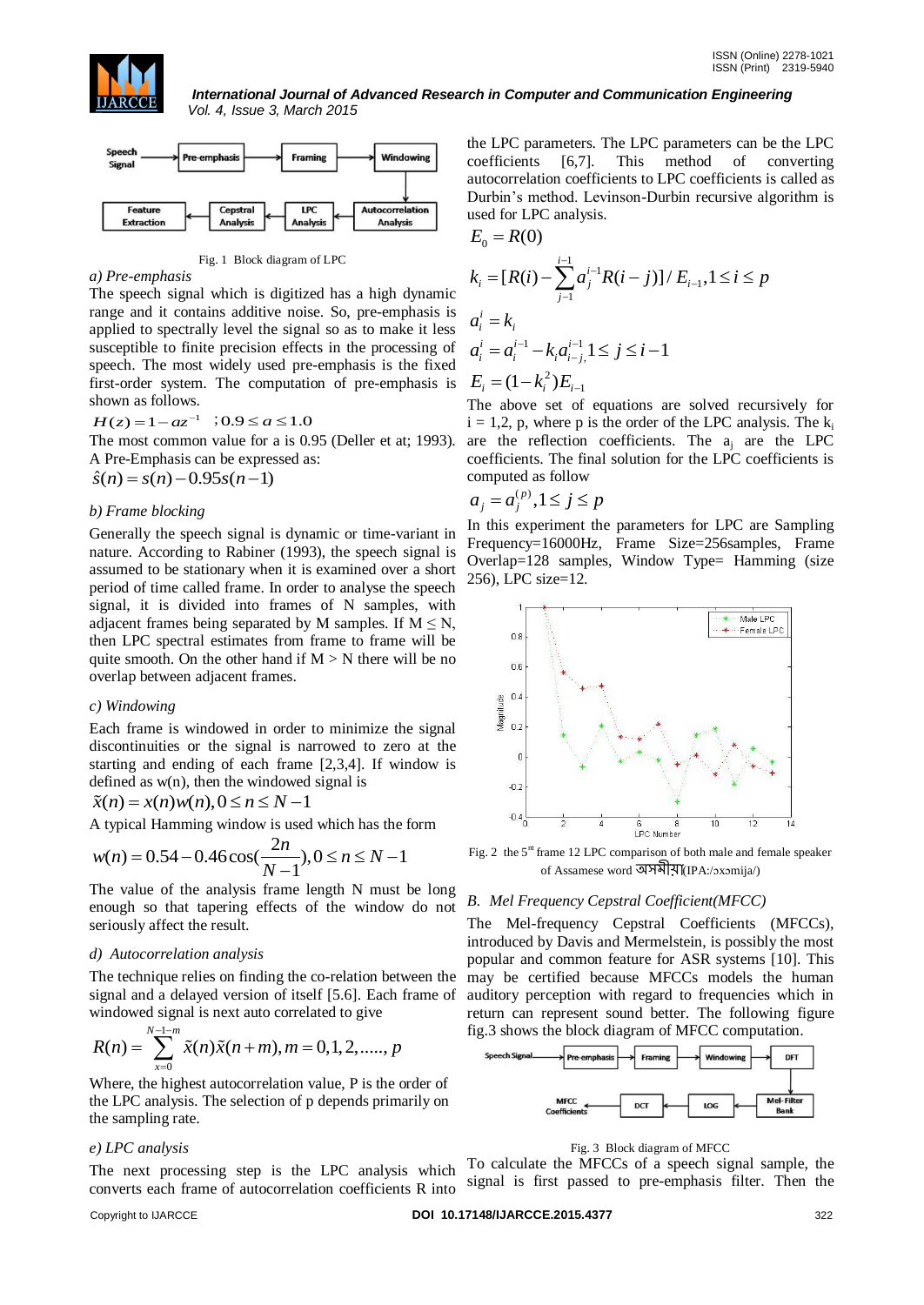

speech is processed on a frame-by-frame basis in what is called framing. Normally, a frame size of 20ms to 30ms is used and Windowing of these frames are done to compensate discontinuities within the speech signal as a result of segmentation and overlapped frames [8,9]. Windowing means multiplying the window function w(n) with the framed speech signal s(n) to obtain the windowed speech signal  $s_{0w}(n)$ .

#### $s_{0w}(n)=s(n)w(n)$

The discrete Fourier transform (DFT) of the windowed speech signal is then calculated by the following equations:

$$
\hat{S}_{0w}(k) = \sum_{n=0}^{N-1} s_{0w}(n) e^{\frac{-j2\pi kn}{N}}
$$

 The mel-filterbank is a triangular bandpass filter which is equally spaced around the Mel-Scale. A Mel is a unit of perceived pitch or frequency of a tone [5,7,9]. The mapping between real frequency (hz) and Mel-frequency is given by the following equations as[5,6,7]:

$$
f_{mel} = 2595 \log(1 + \frac{f}{700})
$$

 The power spectrum from the DFT step is then binned by correlating it with each triangular filter in order to reflect the frequency resolution of the human ear. Binning means triangular filter gain or coefficients and summing the training data one time , it is called learn cycle or epoch. resultant values to obtain the Mel-Cepstral coefficients as in equation:

$$
G(k) = \sum_{n=0}^{N} \eta_{kn} \cdot [\hat{s}_{0w}(k)]^2
$$

Where  $\eta_{_{kn}}$ is the triangular filter coefficients,  $k=0,1,2,....k-1$ ,  $n=0,1,2,....N/2$  and  $G(k)$  is the Mel-Cepstral coefficients. After that, the log of the Mel-

Cepstral coefficients  $G(k)$ , is taken. This step is to plane unwanted ripples in the spectrum and done the following equation.

$$
m_k = \log G(k)
$$

Finally, DCT is applied to the log mel-cepstrum  $m_k$  as in equation to obtain the Mel-frequency Cepstral Coefficients (MFCC)  $c_i$  of the i<sup>th</sup> frame:

$$
c_i = \sqrt{\frac{2}{N}} \sum_{k=1}^{N} m_k \cos(\frac{\pi i}{N}(k - 0.5))
$$

In this computation, the parameters for MFCC are Sampling Frequency=16000Hz, Frame Size=256samples, Frame Overlap=128 samples, Window Type= Hamming (size 256), cepstral coefficient=12, no. of filter bank=24.



Fig. 4 the  $2<sup>nd</sup>$  frame 12 MFCC comparison of both male and female speaker of Assamese word মা (/Maa/)

#### **III.NEURAL NETWORK DESIGN**

In this paper we have created an Artificial Neural Network (ANN) for speaker recognition. A Neural Network is composed of simple elements which are operated in parallel. These elements are inspired by biological nervous system called neurons. Each neuron computes a nonlinear weighted sum of its inputs, and sends the result over its outgoing connections to other neurons [2,3,4].

multiplying the power spectrum coefficients with the network the weights are adjusted. After using all the We train a neural network to carry out a particular function by adjusting the values of the connections (weights) between elements. Learning is a process of training the network. During the training phase of the

> The most useful neural network used in function approximation is Multi Layer Perceptron (MLP). A MLP consists of an input layer, one or more hidden layers, and an output layer. 12 LPC and 12 MFCC are calculated from each speech sample frame wise to construct the feature vector. Because of the strong randomness of a speech signal i.e. different sizes feature vectors, it is necessary to merge some of the elements of the feature vector. **Kmeans** is one of the simplest and popular methods to cluster the vectors to get compressed feature vectors.

> Each feature vector of LPC or MFCC is clustered into different sizes 5, 10, 15, 20, and 25 to overcome the problem of variable length feature vector. Both LPC and MFCC feature combined parallely to construct the feature vector for the neural network. 80% speech sample is used for training phase and the remaining 20% is used for testing.

> The proposed method is used for both text dependent speaker recognition and text independent speaker recognition. In case of text dependent speaker recognition the testing sample is considered from known speakers. But in the text independent speaker recognition the testing is performed with the samples which are not there in training.

An MLP is shown in the figure fig.5.